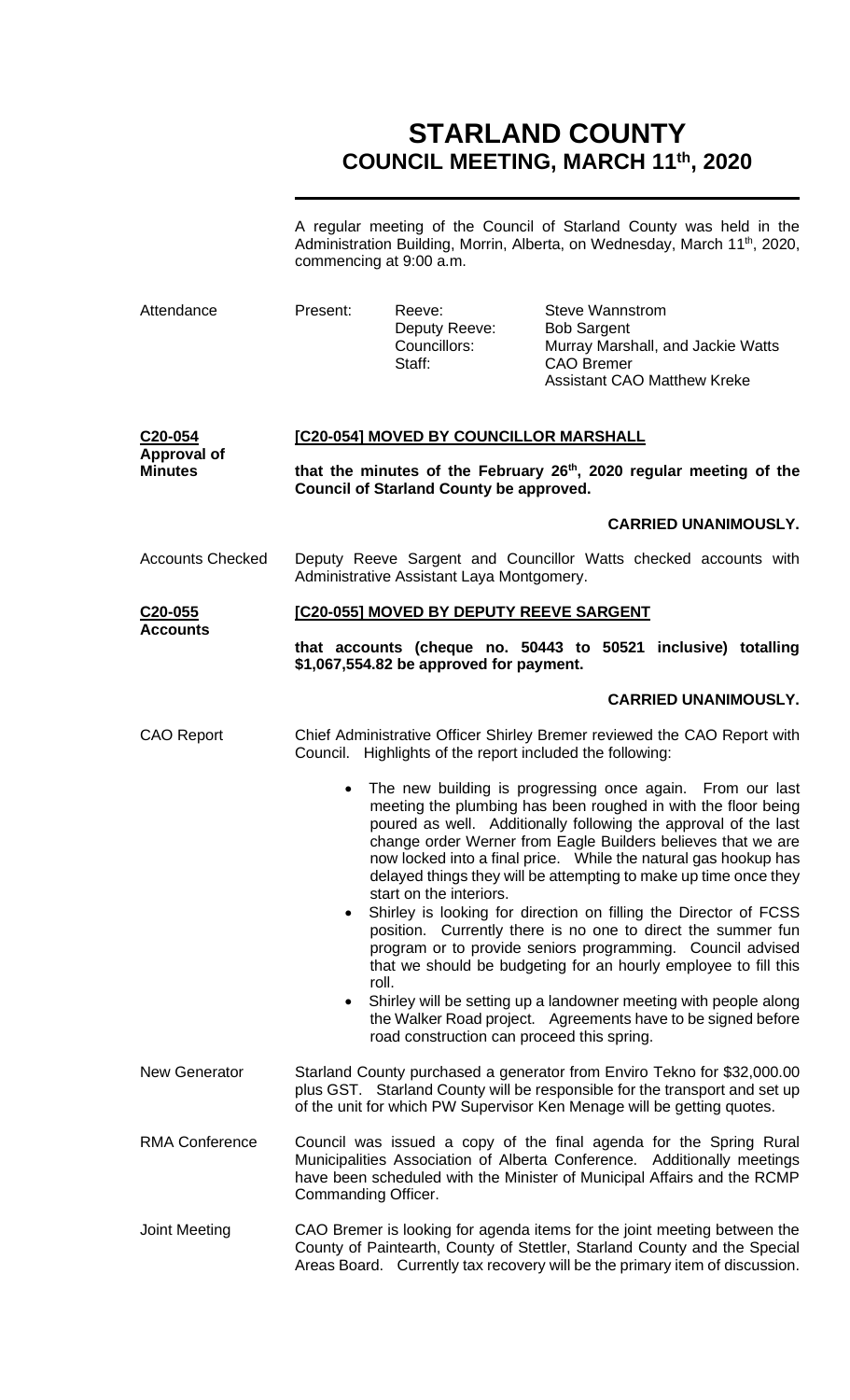| Drumheller<br><b>Seniors</b><br>Foundation   | Glenda Youngberg of the Drumheller and District Seniors Foundation has<br>requested that Starland County pass a motion supporting the DDSF in<br>proposal to renovate the Sunshine Lodge using funds from extending their<br>current loan maturities.                                                                                                                                                                                                                                                                                                                                                                                                                                   |
|----------------------------------------------|-----------------------------------------------------------------------------------------------------------------------------------------------------------------------------------------------------------------------------------------------------------------------------------------------------------------------------------------------------------------------------------------------------------------------------------------------------------------------------------------------------------------------------------------------------------------------------------------------------------------------------------------------------------------------------------------|
| C20-056<br><b>DDSF Renovation</b><br>Project | [C20-056] MOVED BY DEPUTY REEVE SARGENT                                                                                                                                                                                                                                                                                                                                                                                                                                                                                                                                                                                                                                                 |
|                                              | that Starland County support the Drumheller and District Seniors<br>Foundation in their proposal to renovate the Sunshine Lodge and<br>extend their current loan maturities from 10 to 20 years in order to<br>finance the project.                                                                                                                                                                                                                                                                                                                                                                                                                                                     |
|                                              | <b>CARRIED UNANIMOUSLY.</b>                                                                                                                                                                                                                                                                                                                                                                                                                                                                                                                                                                                                                                                             |
| Apogee Delegation                            | At 10:00 a.m. Suzanne Baden and Greg Kaiser of Apogee Petroleum<br>attended the meeting to discuss the potential purchase of some of the<br>Trident bankruptcy properties. Currently they are looking for County<br>support in reducing the tax bill in order to secure financing.                                                                                                                                                                                                                                                                                                                                                                                                      |
| Departure                                    | At 11:00 a.m. the Apogee Delegation departed the meeting.                                                                                                                                                                                                                                                                                                                                                                                                                                                                                                                                                                                                                               |
| <b>PW Delegation</b>                         | At 11:01 a.m. Public Works Supervisor Ken Menage and Shop Foreman<br>Gary Collins attended the meeting. Gary presented a quote for a new shop<br>scan tool.                                                                                                                                                                                                                                                                                                                                                                                                                                                                                                                             |
| C20-057                                      | [C20-057] MOVED BY DEPUTY REEVE SARGENT                                                                                                                                                                                                                                                                                                                                                                                                                                                                                                                                                                                                                                                 |
| <b>Scan Tool</b><br><b>Purchase</b>          | that Starland County purchase a new scan tool from Snap-On<br>Diagnostics for \$15,700.00 plus GST.                                                                                                                                                                                                                                                                                                                                                                                                                                                                                                                                                                                     |
|                                              | <b>CARRIED UNANIMOUSLY.</b>                                                                                                                                                                                                                                                                                                                                                                                                                                                                                                                                                                                                                                                             |
| Departure                                    | At 11:15 a.m. Gary departed from the meeting.                                                                                                                                                                                                                                                                                                                                                                                                                                                                                                                                                                                                                                           |
| <b>PW Report</b>                             | PW Supervisor Ken Menage reviewed the PW Report with Council.<br>Highlights of his report included the following:                                                                                                                                                                                                                                                                                                                                                                                                                                                                                                                                                                       |
|                                              | The PW Crew have been repairing and installing signs, rigging<br>$\bullet$<br>up steamer units and plowing and sanding roads.<br>The Shop Crew have been working on approximately 30 pieces<br>$\bullet$<br>of equipment, performed 4 CVIPs while Gary has helped with<br>the outlet structure for McLaren Dam.<br>Gradermen have been blading roads when conditions are good.<br>$\bullet$<br>Ken has been planning the Walker Road, working on a gravel pit<br>$\bullet$<br>application and doing interviews for the new Road Crew<br>Foreman and seasonal labourers.<br>Ken has solicited hauling bids for the new generator with<br>Craigmyle Oilfield Services being the cheapest. |
| C20-058                                      | [C20-058] MOVED BY DEPUTY REEVE SARGENT                                                                                                                                                                                                                                                                                                                                                                                                                                                                                                                                                                                                                                                 |
| Generator<br><b>Hauling</b>                  | that Starland County contract with Craigmyle Oilfield Services for<br>hauling services related to the new generator for approximately<br>\$4,568.00.                                                                                                                                                                                                                                                                                                                                                                                                                                                                                                                                    |
|                                              | <b>CARRIED UNANIMOUSLY.</b>                                                                                                                                                                                                                                                                                                                                                                                                                                                                                                                                                                                                                                                             |
| Departed                                     | At 11:35 a.m. Ken departed from the meeting.                                                                                                                                                                                                                                                                                                                                                                                                                                                                                                                                                                                                                                            |
| <b>Tax Incentive</b>                         | Council was presented with a draft version of Bylaw 1151, the Tax Incentive<br>The Bylaw allows the County to enter into tax deferral and<br>Bylaw.<br>exemption agreements for certain classes of property based on an<br>application process. This power was granted recently by the Conservative<br>government under Section 364.2 of the Municipal Government Act, RSA                                                                                                                                                                                                                                                                                                              |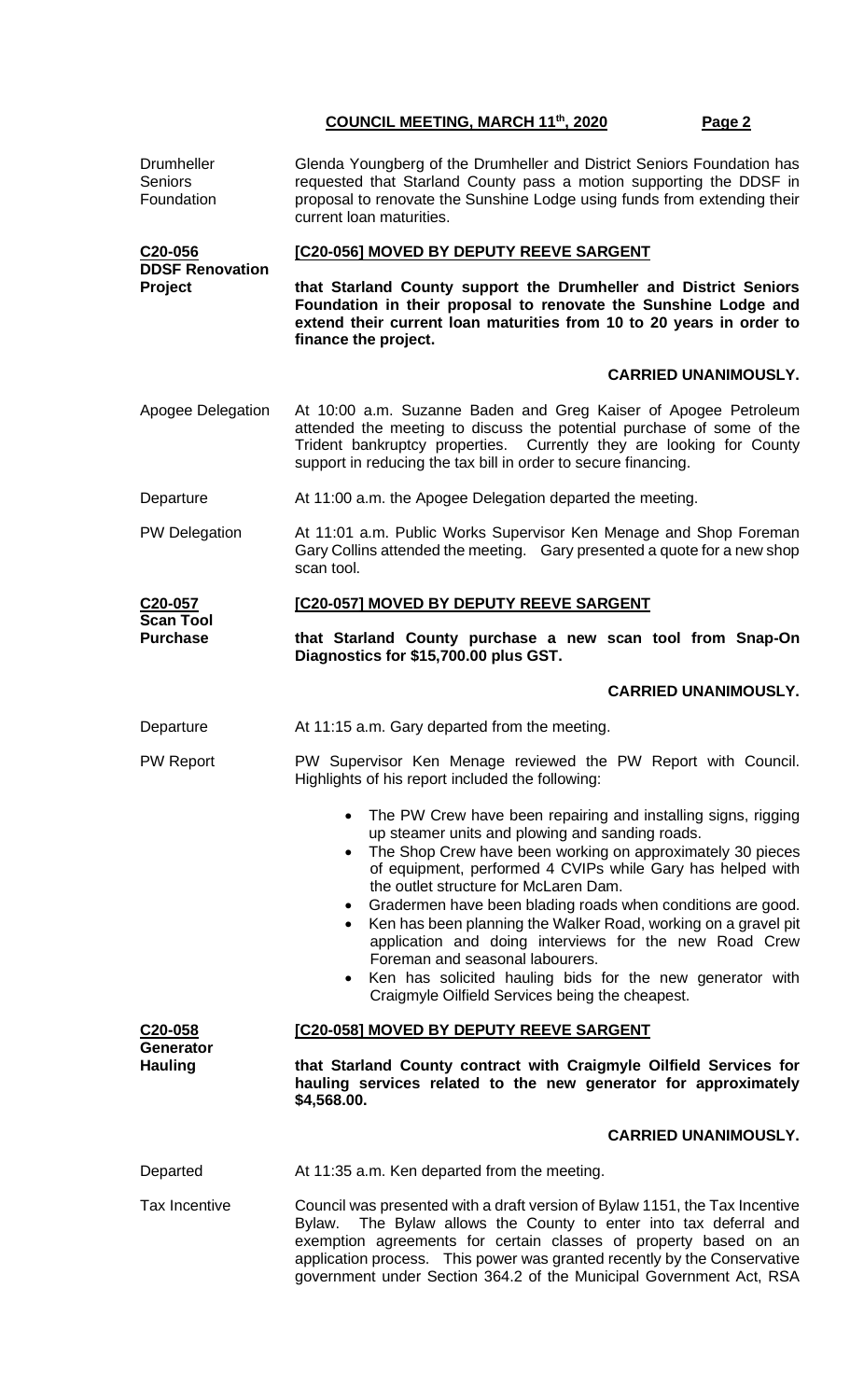2000, c M-26 and is used to incentivize the creation of new development in the County. The process established under Bylaw would see the application reviewed and accepted or denied by Council. Following an acceptance the tax incentive agreement would be drafted by administration outlining the terms and conditions of the reduction or deferral.

#### **[C20-059] MOVED BY DEPUTY REEVE SARGENT**

**Bylaw 1151- Motion to Establish that Bylaw 1151, a Tax Incentive Bylaw for the purposes set out in Section 364.2 of the Municipal Government Act, RSA 2000, c M-26, be established.**

#### **MOTION CARRIED.**

#### **C20-060 [C20-060] MOVED BY COUNCILLOR WATTS**

**C20-059**

**Bylaw 1151- 1 st Reading**

**3 rd Reading**

**that Bylaw 1151, a Tax Incentive Bylaw for the purposes set out in Section 364.2 of the Municipal Government Act, RSA 2000, c M-26, be given first reading.**

#### **MOTION CARRIED.**

| C20-061                 | <b>[C20-061] MOVED BY COUNCILLOR MARSHALL</b>        |
|-------------------------|------------------------------------------------------|
| <b>Bylaw 1151-</b>      |                                                      |
| 2 <sup>nd</sup> Reading | that Bylaw 1151, a Tax Incentive Bylaw for the purpo |

**that Bylaw 1151, a Tax Incentive Bylaw for the purposes set out in Section 364.2 of the Municipal Government Act, RSA 2000, c M-26, be given second reading.**

#### **MOTION CARRIED.**

#### **C20-062 Bylaw 1151- [C20-062] MOVED BY DEPUTY REEVE SARGENT**

**Motion to Have that Bylaw 1151, a Tax Incentive Bylaw for the purposes set out in Section 364.2 of the Municipal Government Act, RSA 2000, c M-26, be presented for third reading at this meeting.**

#### **CARRIED UNANIMOUSLY.**

| C20-063<br><b>Bylaw 1151-</b> | [C20-063] MOVED BY COUNCILLOR WATTS                                                                                                                                                                                                             |  |  |
|-------------------------------|-------------------------------------------------------------------------------------------------------------------------------------------------------------------------------------------------------------------------------------------------|--|--|
| 3rd and Final<br>Reading      | that Bylaw 1151, a Tax Incentive Bylaw for the purposes set out in<br>Section 364.2 of the Municipal Government Act, RSA 2000, c M-26, be<br>given third and final reading and finally passed.                                                  |  |  |
|                               | <b>MOTION CARRIED.</b>                                                                                                                                                                                                                          |  |  |
| Amending Bylaw<br>1152        | Council was presented with a draft copy of Bylaw 1152, and amending<br>Bylaw for Bylaw 1134, the Emergency Management Agency Bylaw. The<br>amendments include changes to the numbers needed for quorum and<br>guidelines for meeting frequency. |  |  |

# **[C20-064] MOVED BY COUNCILLOR WATTS**

| C20-064            | <b>[C20-064] MOVED BY COUNCILLOR WATTS</b>                        |
|--------------------|-------------------------------------------------------------------|
| <b>Bylaw 1152-</b> |                                                                   |
| <b>Motion to</b>   | that Bylaw 1152, for the purpose of amending Emergency Management |
| <b>Establish</b>   | Agency Bylaw 1134, be established.                                |

#### **CARRIED UNANIMOUSLY.**

| C20-065                 | <b>[C20-065] MOVED BY DEPUTY REEVE SARGENT</b>                    |
|-------------------------|-------------------------------------------------------------------|
| <b>Bylaw 1152-</b>      |                                                                   |
| 1 <sup>st</sup> Reading | that Bylaw 1152, for the purpose of amending Emergency Management |
|                         | Agency Bylaw 1134, be given first reading.                        |

**CARRIED UNANIMOUSLY.**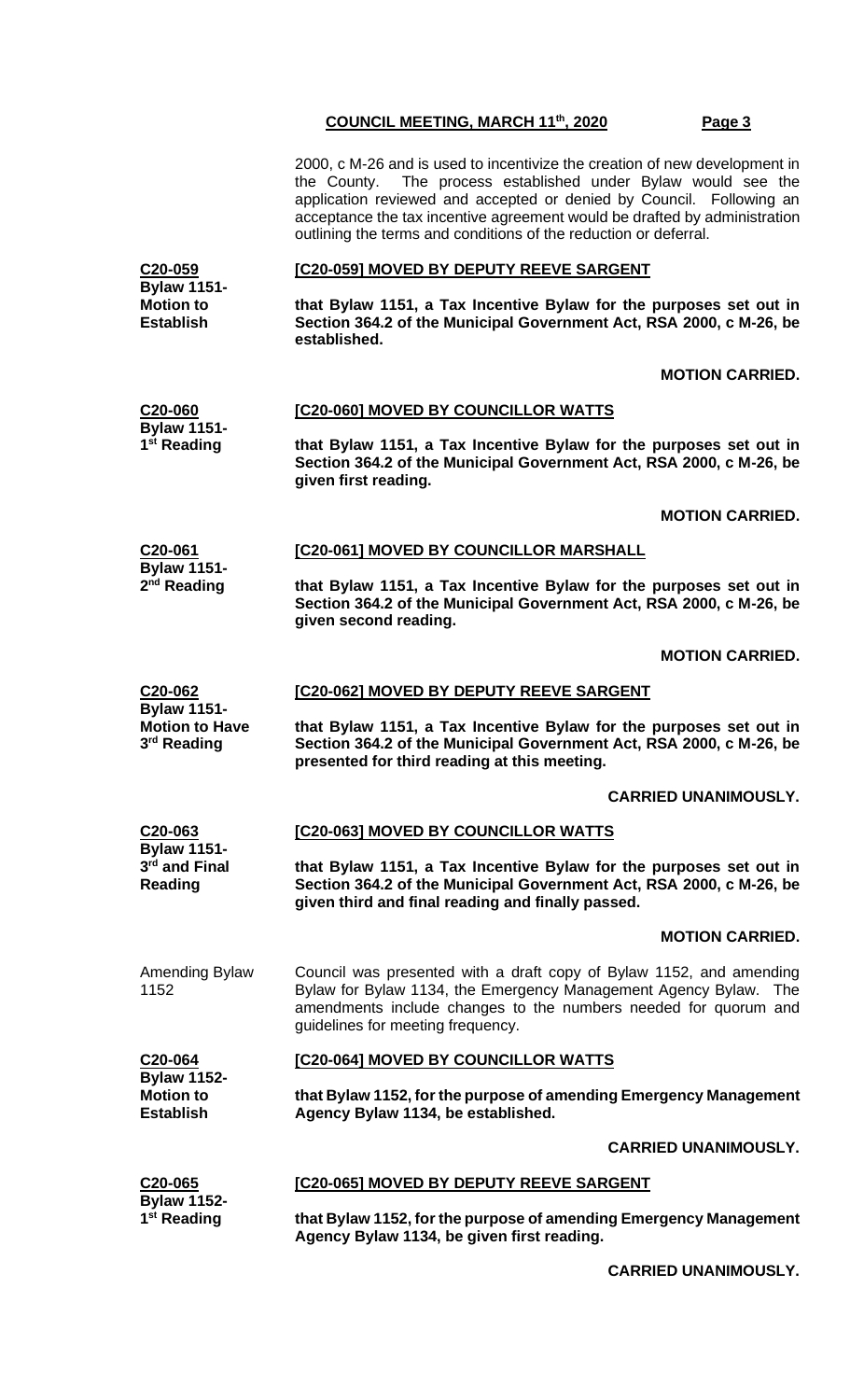|                                                                        | <b>COUNCIL MEETING, MARCH 11th, 2020</b>                                                                                                                                                                                                                                                                                                                | Page 4                      |
|------------------------------------------------------------------------|---------------------------------------------------------------------------------------------------------------------------------------------------------------------------------------------------------------------------------------------------------------------------------------------------------------------------------------------------------|-----------------------------|
| C20-066                                                                | [C20-066] MOVED BY COUNCILLOR MARSHALL                                                                                                                                                                                                                                                                                                                  |                             |
| <b>Bylaw 1152-</b><br>$2nd$ Reading                                    | that Bylaw 1152, for the purpose of amending Emergency Management<br>Agency Bylaw 1134, be given second reading.                                                                                                                                                                                                                                        |                             |
|                                                                        |                                                                                                                                                                                                                                                                                                                                                         | <b>CARRIED UNANIMOUSLY.</b> |
| C20-067                                                                | <b>[C20-067] MOVED BY REEVE WANNSTROM</b>                                                                                                                                                                                                                                                                                                               |                             |
| <b>Bylaw 1152-</b><br><b>Motion to Have</b><br>3 <sup>rd</sup> Reading | that Bylaw 1152, for the purpose of amending Emergency Management<br>Agency Bylaw 1134, be presented for third reading at this meeting.                                                                                                                                                                                                                 |                             |
|                                                                        |                                                                                                                                                                                                                                                                                                                                                         | <b>CARRIED UNANIMOUSLY.</b> |
| C20-068<br><b>Bylaw 1152-</b>                                          | [C20-068] MOVED BY COUNCILLOR WATTS                                                                                                                                                                                                                                                                                                                     |                             |
| 3rd and Final<br><b>Reading</b>                                        | that Bylaw 1152, for the purpose of amending Emergency Management<br>Agency Bylaw 1134, be given third and final reading and finally<br>passed.                                                                                                                                                                                                         |                             |
|                                                                        |                                                                                                                                                                                                                                                                                                                                                         | <b>CARRIED UNANIMOUSLY.</b> |
| <b>Special Areas</b><br><b>ICF</b>                                     | Council was presented with a draft copy of an Intermunicipal Collaboration<br>Framework between Starland County and Special Areas. The document<br>outlines the need for collaboration between the two municipalities and<br>outlines the processes established to help both municipalities work together<br>on existing and new programs and projects. |                             |
| C20-069                                                                | [C20-069] MOVED BY COUNCILLOR WATTS                                                                                                                                                                                                                                                                                                                     |                             |
| <b>Bylaw 1153-</b><br><b>Motion to</b><br><b>Establish</b>             | that Bylaw 1153, for the purpose of enacting an Intermunicipal<br>Collaboration Framework between the Special Areas and Starland<br>County, be established.                                                                                                                                                                                             |                             |
|                                                                        |                                                                                                                                                                                                                                                                                                                                                         | <b>CARRIED UNANIMOUSLY.</b> |
| C20-070<br><b>Bylaw 1153-</b>                                          | [C20-070] MOVED BY DEPUTY REEVE SARGENT                                                                                                                                                                                                                                                                                                                 |                             |
| 1 <sup>st</sup> Reading                                                | that Bylaw 1153, for the purpose of enacting an Intermunicipal<br>Collaboration Framework between the Special Areas and Starland<br>County, be given first reading.                                                                                                                                                                                     |                             |
|                                                                        |                                                                                                                                                                                                                                                                                                                                                         | <b>CARRIED UNANIMOUSLY.</b> |
| C20-071<br><b>Bylaw 1153-</b><br>2 <sup>nd</sup> Reading               | [C20-071] MOVED BY COUNCILLOR MARSHALL                                                                                                                                                                                                                                                                                                                  |                             |
|                                                                        | that Bylaw 1153, for the purpose of enacting an Intermunicipal<br>Collaboration Framework between the Special Areas and Starland<br>County, be given second reading.                                                                                                                                                                                    |                             |
|                                                                        |                                                                                                                                                                                                                                                                                                                                                         | <b>CARRIED UNANIMOUSLY.</b> |
| C20-072<br><b>Bylaw 1153-</b>                                          | [C20-072] MOVED BY REEVE WANNSTROM                                                                                                                                                                                                                                                                                                                      |                             |
| <b>Motion to Have</b><br>3rd Reading                                   | that Bylaw 1153, for the purpose of enacting an Intermunicipal<br>Collaboration Framework between the Special Areas and Starland<br>County, be presented for third reading at this meeting.                                                                                                                                                             |                             |
|                                                                        |                                                                                                                                                                                                                                                                                                                                                         | <b>CARRIED UNANIMOUSLY.</b> |

**[C20-073] MOVED BY COUNCILLOR WATTS**

**C20-073 Bylaw 1153- 3 rd and Final Reading**

**that Bylaw 1153, for the purpose of enacting an Intermunicipal Collaboration Framework between the Special Areas and Starland County, be given third and final reading and finally passed.**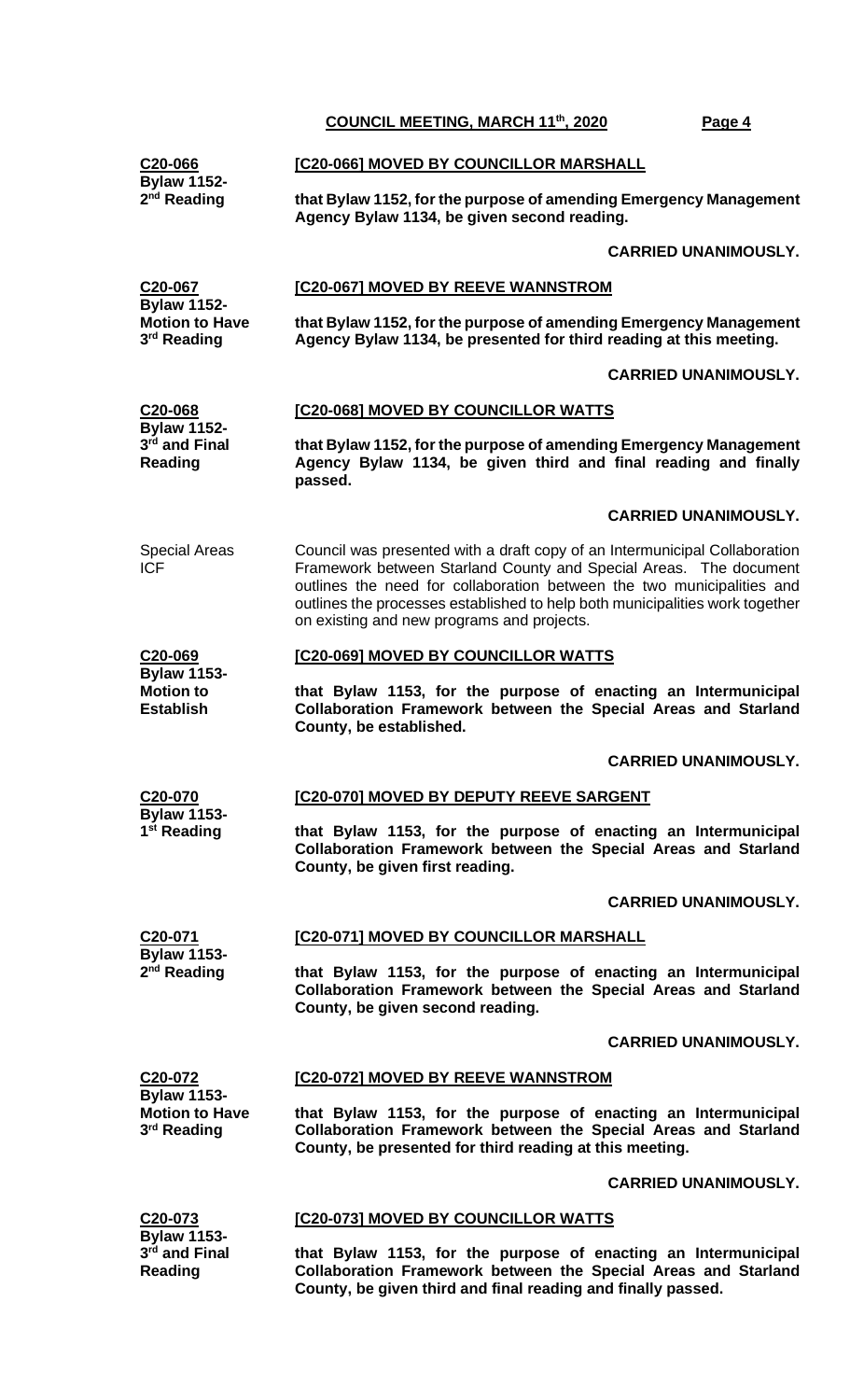#### **CARRIED UNANIMOUSLY.**

- RMA Bulletin Budget The RMA has issued a bulletin outlining the major changes in the provincial 2020-2021 budget. Major changes to municipal programs were detailed along with answers to municipal questions.
- RMA Bulletin Parks Changes The RMA has issued a bulletin outlining changes to the management of provincial parks system. Overall the province has identified 164 sites which are underutilised and proposed to be removed from the parks system. The government would like to enter into partnerships going forward for the management of these spaces.
- Dog Enforcement Assistant CAO Kreke presented a copy of an updated agreement between Starland County and Old MacDonald Kennels of Ponoka for services related to enforcing the Dog Bylaw. The new contract would be for three years and includes a 5% increase in fees.

#### **C20-074 Dog Enforcement Contract [C20-074] MOVED BY COUNCILLOR WATTS that Starland County enter into a contract with Old MacDonald Kennels of Ponoka, AB for provision of Dog Enforcement Services for a period of 3 years as per the terms of the agreement submitted by administration.**

**CARRIED UNANIMOUSLY.**

| C <sub>20</sub> -075   | [C20-075] MOVED BY COUNCILLOR WATTS |
|------------------------|-------------------------------------|
| <b>Adjourn Meeting</b> |                                     |

**that the Council meeting be temporarily adjourned at 1:58 p.m. to allow for a public hearing on Bylaw 1150.**

**CARRIED UNANIMOUSLY.**

**C20-076 Resume Meeting [C20-076] MOVED BY DEPUTY REEVE WANNSTROM**

**that the Council meeting be resumed at 2:20 p.m.**

#### **CARRIED UNANIMOUSLY.**

**C20-077 Bylaw 1150- 2 nd Reading [C20-077] MOVED BY COUNCILLOR MARSHALL that Bylaw 1150, for the purpose of enacting an Intermunicipal** 

**Development Plan between the Town of Drumheller and Starland County, be given second reading.**

#### **CARRIED UNANIMOUSLY.**

| C <sub>20</sub> -078<br><b>Bylaw 1150-</b><br>3rd and Final<br>Reading | [C20-078] MOVED BY DEPUTY REEVE SARGENT<br>that Bylaw 1150, for the purpose of enacting an Intermunicipal<br>Development Plan between the Town of Drumheller and Starland<br>County, be given third and final reading and finally passed.                                                                    |  |  |
|------------------------------------------------------------------------|--------------------------------------------------------------------------------------------------------------------------------------------------------------------------------------------------------------------------------------------------------------------------------------------------------------|--|--|
|                                                                        | <b>CARRIED UNANIMOUSLY.</b>                                                                                                                                                                                                                                                                                  |  |  |
| <b>GFOA Conference</b>                                                 | Finance Manager Judy Fazekas is requesting permission to attend the<br>Government Finance Officers Association annual conference in Red Deer<br>from June $7th$ to 10 <sup>th</sup> . This conference would serve as the professional<br>development required for Judy to keep her accounting accreditation. |  |  |
|                                                                        |                                                                                                                                                                                                                                                                                                              |  |  |

| C <sub>20</sub> -079 | <b>IC20-0791 MOVED BY COUNCILLOR WATTS</b>                         |
|----------------------|--------------------------------------------------------------------|
| <b>GFOA</b>          |                                                                    |
| <b>Conference</b>    | that Finance Manager Judy Fazekas be authorized to attend the 2020 |
|                      | Government Finance Officers Conference in Red Deer, AB, from June  |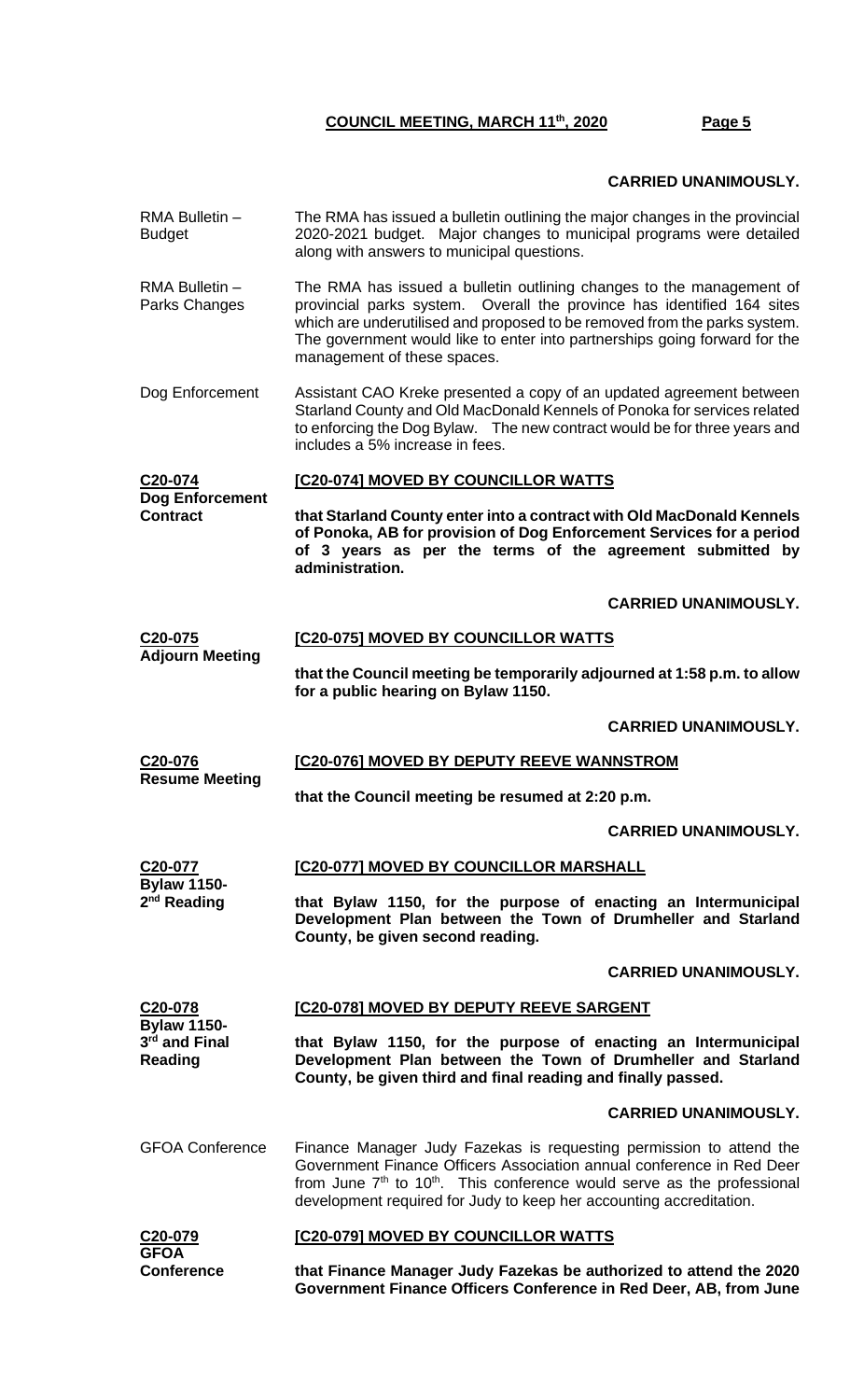#### **7 th to 10th and that registration and expenses be paid.**

#### **CARRIED UNANIMOUSLY.**

- MISA Conference IT/GIS Coordinator Jason Carlson has requested that he be allowed to attend the Municipal Information Systems Association conference and trade show in Regina from April 27<sup>th</sup> to  $29<sup>th</sup>$ . Jason is requesting that he be paid his regular wages while attending and that Starland County pay the registration while Jason would pay for all expenses. **C20-080 MISA Conference [C20-080] MOVED BY DEPUTY REEVE SARGENT that IT/GIS Coordinator Jason Carlson be authorized to attend the 2020 Municipal Information Systems Association Conference and Trade Show in Regina from April 27th to 29th and that registration be paid. CARRIED UNANIMOUSLY.** FCM Contribution Sturgeon County is proposing that Alberta municipalities donate to the hosting of a hospitality suite and reception for the upcoming 2020 Federation of Canadian Municipalities Conference in Toronto. 2020 Assessment Council was given a copy of the 2020 assessment numbers for Starland County. The numbers show a substantial drop in assessment of over \$80 million. **Council Committees** All councillors present reported briefly on the committees to which they are appointed. Council **Communications** Council Communications: i) Prairie Land School Division re: Board Highlights<br>ii) Rural Municipalities of Alberta Rural Municipalities of Alberta • President's Update • Contact Newsletter (2 Issues) Accounts **Accounts** - see prior motion. AMHSA CK# 50443 990.10 DIGITAL CONNECTION OFFICE CK# 50444 371.10 DIGITEX CANADA INC. DRUM WIRELESS LTD. CK# 50446 94.50 PITNEYWORKS CK# 50447 3,000.00 PRO COM MARKETING LTD. CK# 50448 525.00 TELUS COMMUNICATIONS INC. CK# 50449 142.93 TELUS MOBILITY INC. CK# 50450 250.74 WATTS, JACKIE CK# 50451 181.93  **Sub-Total: \$ 5,598.33** EAGLE BUILDERS LP CK# 50452 775,222.20 MPE ENGINEERING LTD. CK# 50453 35,171.34 VICINIA PLANNING & ENGAGEMENT CK# 50454 20,475.00  **Sub-Total: \$ 830,868.54** GOVERNMENT OF ALBERTA CK# 50455 43,900.50  **Sub-Total: \$ 43,900.50** RMA TRADE **CK# 50456** 19,792.43  **Sub-Total: \$ 19,792.43**
	- A.P.I. ALARM INC. CK# 50457 220.50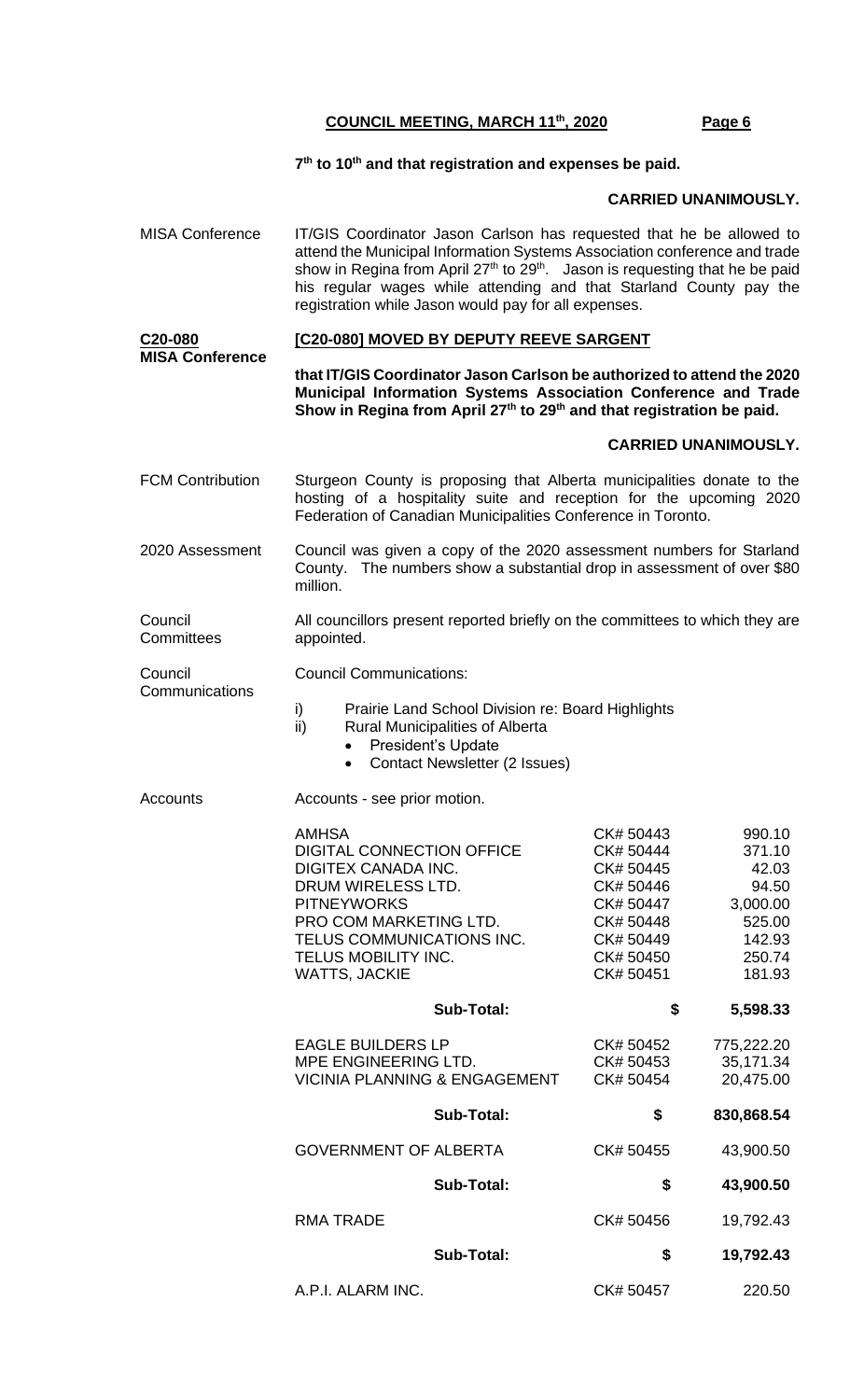| ACKLANDS-GRAINGER INC.                                 | CK# 50458              | 1,779.61           |
|--------------------------------------------------------|------------------------|--------------------|
| ADAMS INDUSTRIAL SUPPLIES INC.                         | CK# 50459              | 528.87             |
| AIR LIQUIDE CANADA INC.                                | CK# 50460              | 361.94             |
| <b>ALBERTA GOVERNMENT SERVICES</b>                     | CK# 50461              | 106.00             |
| ALBERTA INSTITUTE FOR WILDLIFE                         | CK# 50462              | 223.66             |
| ALBERTA INVASIVE SPECIES COUNCIL                       | CK# 50463              | 1,207.50           |
| ALBERTA ONE-CALL CORPORATION                           | CK# 50464              | 37.80              |
| ALTAGAS UTILITIES INC.                                 | CK# 50465              | 34.27              |
| <b>ALTALIS LTD.</b>                                    |                        |                    |
|                                                        | CK# 50466              | 1,077.30           |
| ATB FINANCIAL MASTERCARD                               | CK# 50467              | 4,622.74           |
| <b>AUTO VALUE PARTS - DRUMHELLER</b>                   | CK# 50468              | 779.56             |
| AWARE 360 LTD.                                         | CK# 50469              | 1,834.88           |
| <b>BERNIE &amp; THE BOYS</b>                           | CK# 50470              | 1,649.75           |
| <b>CERTIFIED LABORATORIES</b>                          | CK# 50471              | 410.24             |
| CIMA CANADA INC.                                       | CK# 50472              | 207.90             |
| <b>CINTAS CANADA LIMITED</b>                           | CK# 50473              | 471.44             |
| <b>DIGITEX CANADA INC.</b>                             | CK# 50474              | 553.60             |
| DRUMHELLER SOLID WASTE                                 | CK# 50475              | 51.38              |
| <b>DRUMHELLER CHRYSLER</b>                             | CK# 50476              | 3,214.21           |
| DRUMHELLER EQUIPMENT SALES                             | CK# 50477              | 610.85             |
| <b>GREEN LINE HOSE &amp; FITTINGS</b>                  | CK# 50478              | 204.11             |
| <b>HECK, BRIAN</b>                                     | CK# 50479              | 170.00             |
| HENRY KROEGER REGIONAL WATER                           | CK# 50480              | 6,925.40           |
| HI-WAY 9 EXPRESS LTD.                                  | CK# 50481              | 251.92             |
| <b>J-BALL ELECTRONICS INC</b>                          | CK# 50482              | 13,242.03          |
| LN LAND DEVELOPMENT TECH                               | CK# 50483              | 1,197.50           |
| <b>LOOMIS EXPRESS</b>                                  | CK# 50484              | 42.23              |
| <b>MARSHALL, MURRAY</b>                                | CK# 50485              | 492.60             |
| MONTGOMERY, LAYA                                       | CK# 50486              | 28.50              |
| <b>MORRIN FOODS</b>                                    | CK# 50487              | 242.99             |
| MPE ENGINEERING LTD.                                   | CK# 50488              | 1,819.27           |
| <b>NEW WEST FREIGHTLINER INC-RD</b>                    | CK# 50489              | 251.50             |
| <b>OASIS CARWASH &amp; CONVENIENCE</b>                 | CK# 50490              | 18.52              |
| OLD MACDONALD KENNELS                                  | CK# 50491              | 589.05             |
| PEEVEY ELECTRIC LTD.                                   | CK# 50492              | 2,870.06           |
| PETTY CASH                                             | CK# 50493              | 254.41             |
| PUROLATOR INC.                                         | CK# 50494              | 66.78              |
| RECEIVER GENERAL OF CANADA                             | CK# 50495              | 45,927.44          |
| RMA FUEL                                               | CK# 50496              | 14,700.41          |
| ROADATA SERVICES LTD.                                  | CK# 50497              | 434.70             |
| 1858097 ALBERTA LTD.                                   | CK# 50498              | 113.93             |
| SEED CHECK TECHNOLOGIES INC.                           | CK# 50499              | 1,431.15           |
| SHARPE, KERRY                                          | CK# 50500              | 147.20             |
| <b>SLGM</b>                                            | CK# 50501              | 1,098.00           |
| STANTEC CONSULTING LTD.                                | CK# 50502              | 5,613.58           |
| STETTLER TELEPHONE ANSWERING                           | CK# 50503              | 367.50             |
| STEWART, KIM                                           | CK# 50504              | 125.00             |
| SUN LIFE ASSURANCE COMPANY                             | CK# 50505              | 17,704.78          |
| SUN LIFE ASSURANCE COMPANY                             | CK# 50506              | 155.93             |
| TELUS COMMUNICATIONS INC.                              | CK# 50507              | 1,392.71           |
| TELUS MOBILITY INC.                                    | CK# 50508              | 1,285.02           |
| THE DRUMHELLER MAIL                                    | CK# 50509              | 6,022.44           |
| <b>TOWN OF DRUMHELLER</b>                              | CK# 50510              | 1,331.56           |
| TRINUS TECHNOLOGIES INC.                               | CK# 50511              | 1,391.04           |
| <b>VILLAGE OF MORRIN</b>                               | CK# 50512              | 250.10             |
| <b>WANNSTROM, STEVE</b>                                | CK# 50513              | 4,571.50           |
| <b>WATER PURE &amp; SIMPLE</b><br><b>WATTS, JACKIE</b> | CK# 50514              | 72.00              |
| WESTVIEW CO-OPERATIVE ASSN LTD.                        | CK# 50515<br>CK# 50516 | 2,857.80<br>446.21 |
| WILD ROSE ASSESSMENT SERVICE                           | CK# 50517              | 9,187.50           |
| 1121113 ALBERTA LTD                                    | CK# 50518              | 425.25             |
| 1325856 ALBERTA LTD.                                   | CK# 50519              | 14.00              |
|                                                        |                        |                    |

 **Sub-Total: \$ 165,717.62**